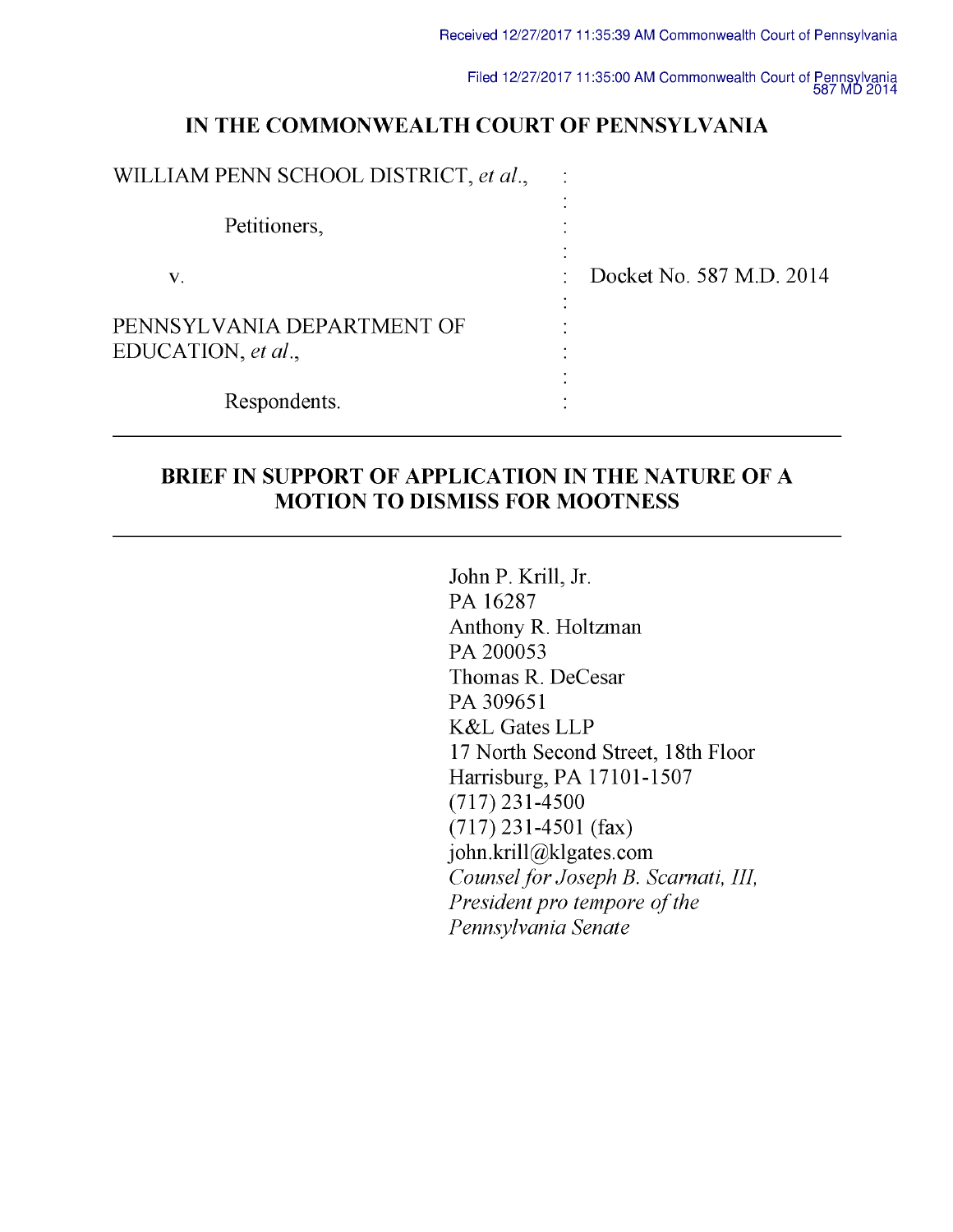# TABLE OF CONTENTS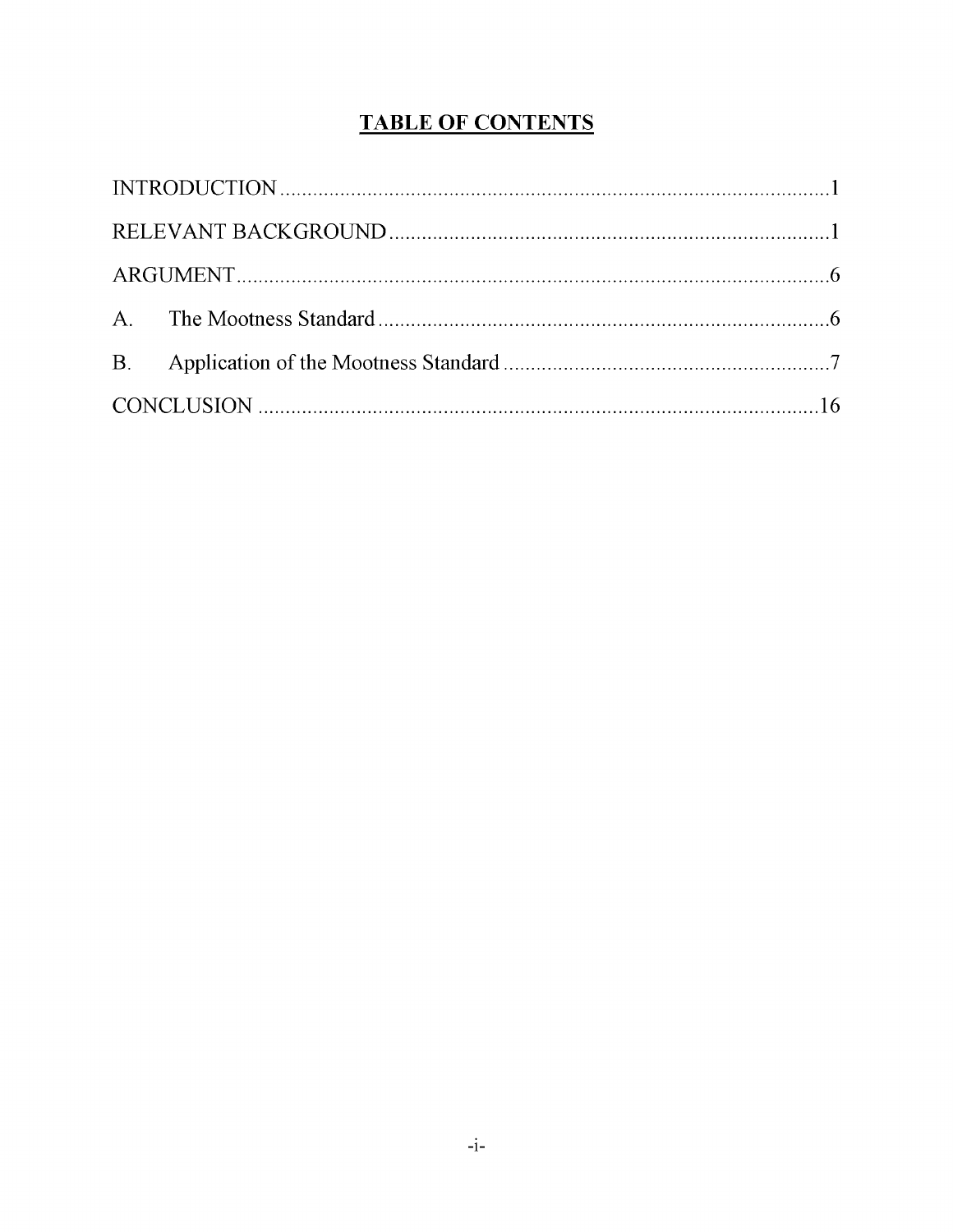# TABLE OF AUTHORITIES

# State Cases

| Costa v. Cortes,                                                                             |  |
|----------------------------------------------------------------------------------------------|--|
| Cytemp Specialty Steel Division, Cyclops Corp. v. Pennsylvania<br>Public Utility Commission, |  |
| Department of Environmental Resources v. Jubelirer,                                          |  |
| In re Gross,                                                                                 |  |
| Harris v. Rendell,                                                                           |  |
| Northern Pennsylvania Power Co. v. Pennsylvania Public Utility<br>Commission,                |  |
| Pennsylvania Liquor Control Board v. Dentici,                                                |  |
| Commonwealth v. Packer Township,                                                             |  |
| William Penn School District v. Pennsylvania Department of<br>Education,                     |  |
| Wortex Mills, Inc. v. Textile Workers Union,                                                 |  |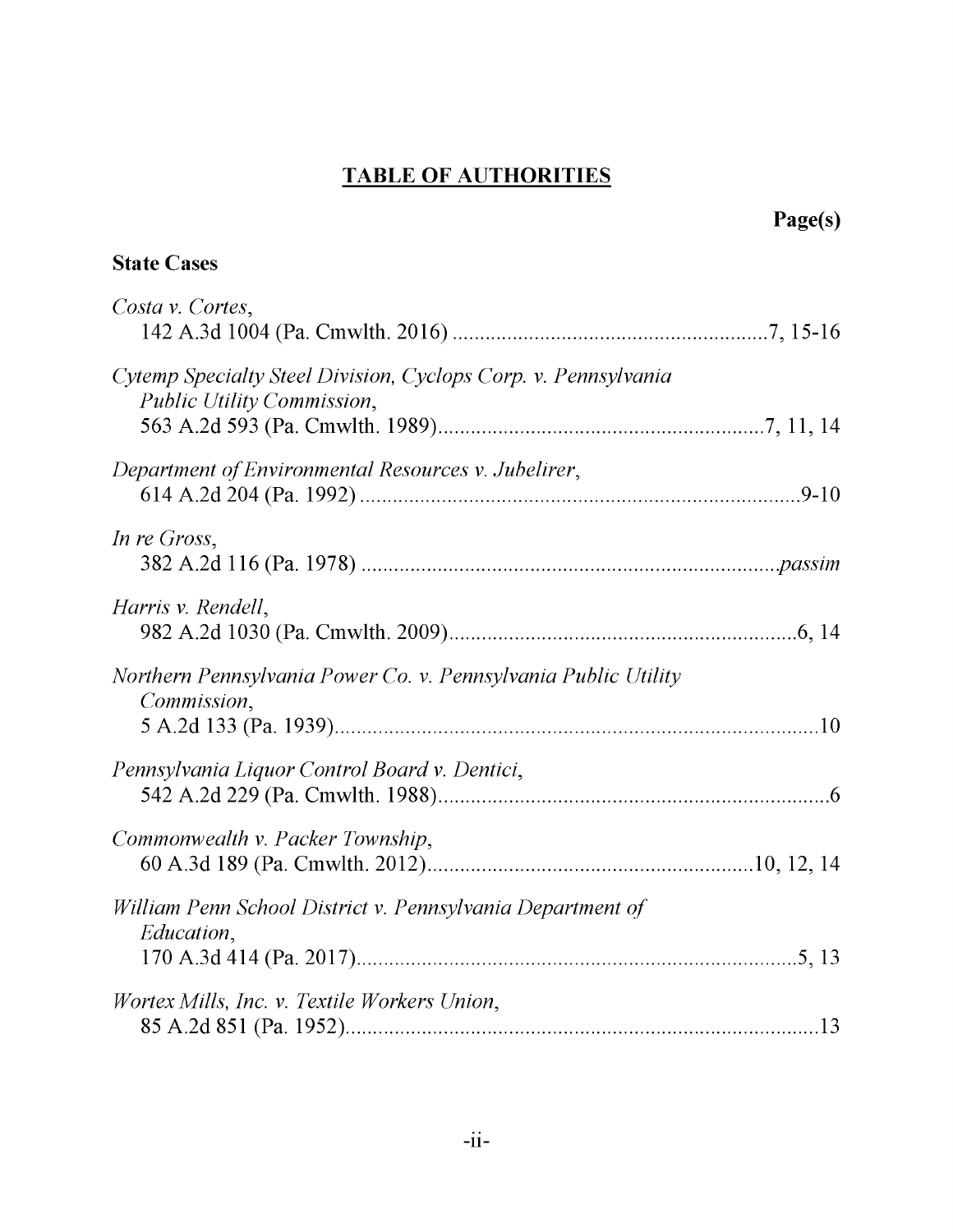# State Statutes

| <b>Other Authorities</b> |  |
|--------------------------|--|
|                          |  |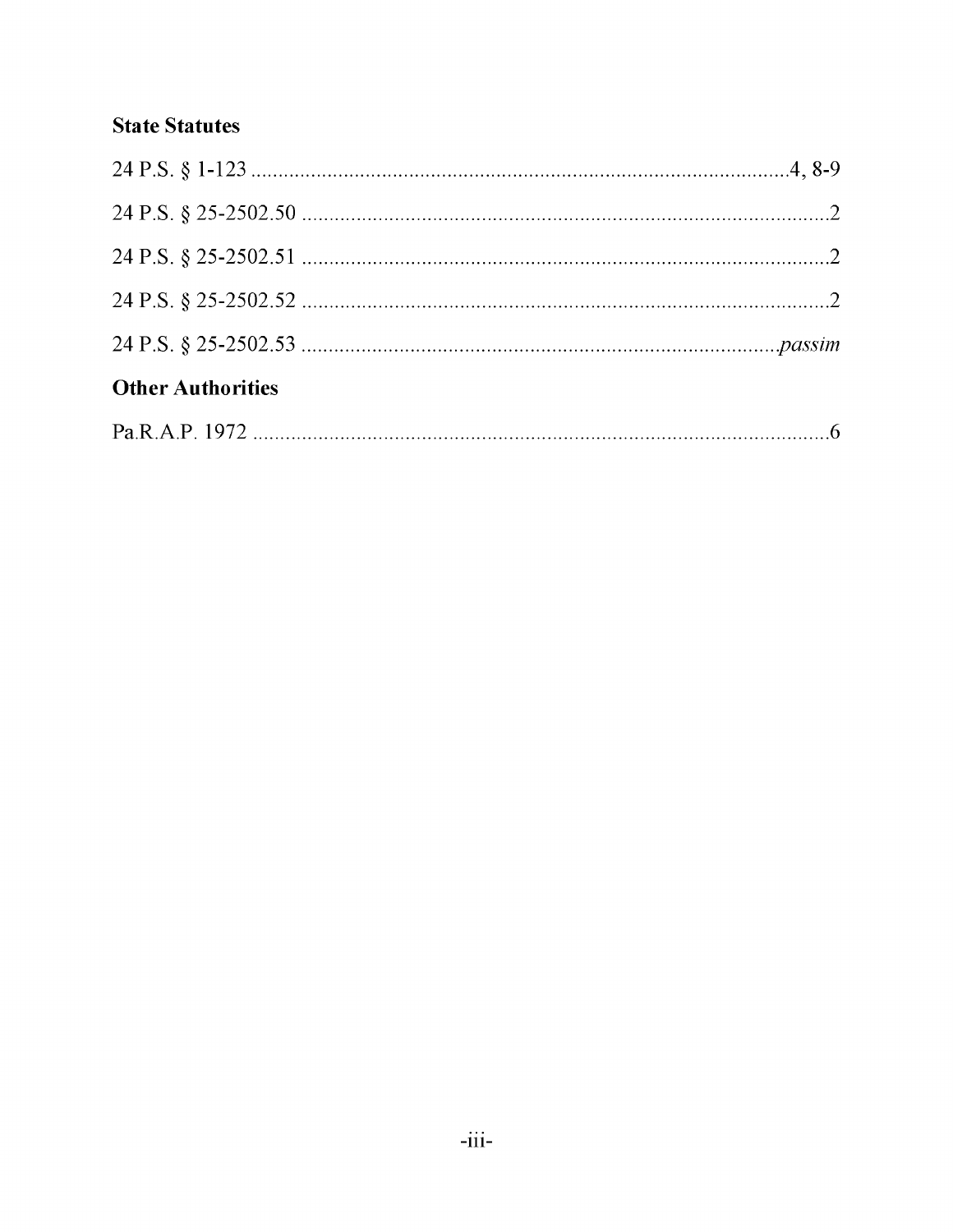#### INTRODUCTION

In their Petition for Review ("Petition"), Petitioners allege that the Pennsylvania "school funding arrangement" that was in place in 2014, when they commenced this case, violated Article III, Section 14 of the Pennsylvania Constitution (the "Education Clause") and the equal protection principles of Article III, Section 32 of the Pennsylvania Constitution. That funding arrangement, however, is no longer in effect. It was supplanted by Act 35 of 2016, 24 P.S. § 25-2502.53, which established a new school funding formula, one that applies to the 2015-2016 school year and each school year afterwards. Before it was adopted into law in Act 35, the new funding formula was developed and unanimously approved by the Basic Education Funding Commission, a bipartisan group of 15 state officials who, under Act 51 of 2014, were tasked with developing a new, more equitable formula for distributing state funds to school districts. Petitioners are therefore challenging statutes that are simply no longer effective – which means that this case is moot. And, because none of the exceptions to the mootness doctrine apply here, this Court should dismiss the case.

### RELEVANT BACKGROUND

On November 10, 2014, Petitioners filed the Petition. See Docket. The Petition contains two counts. Petition at ¶¶ 300-311. In the first count, Petitioners assert that Pennsylvania's then -current school funding statutes violated the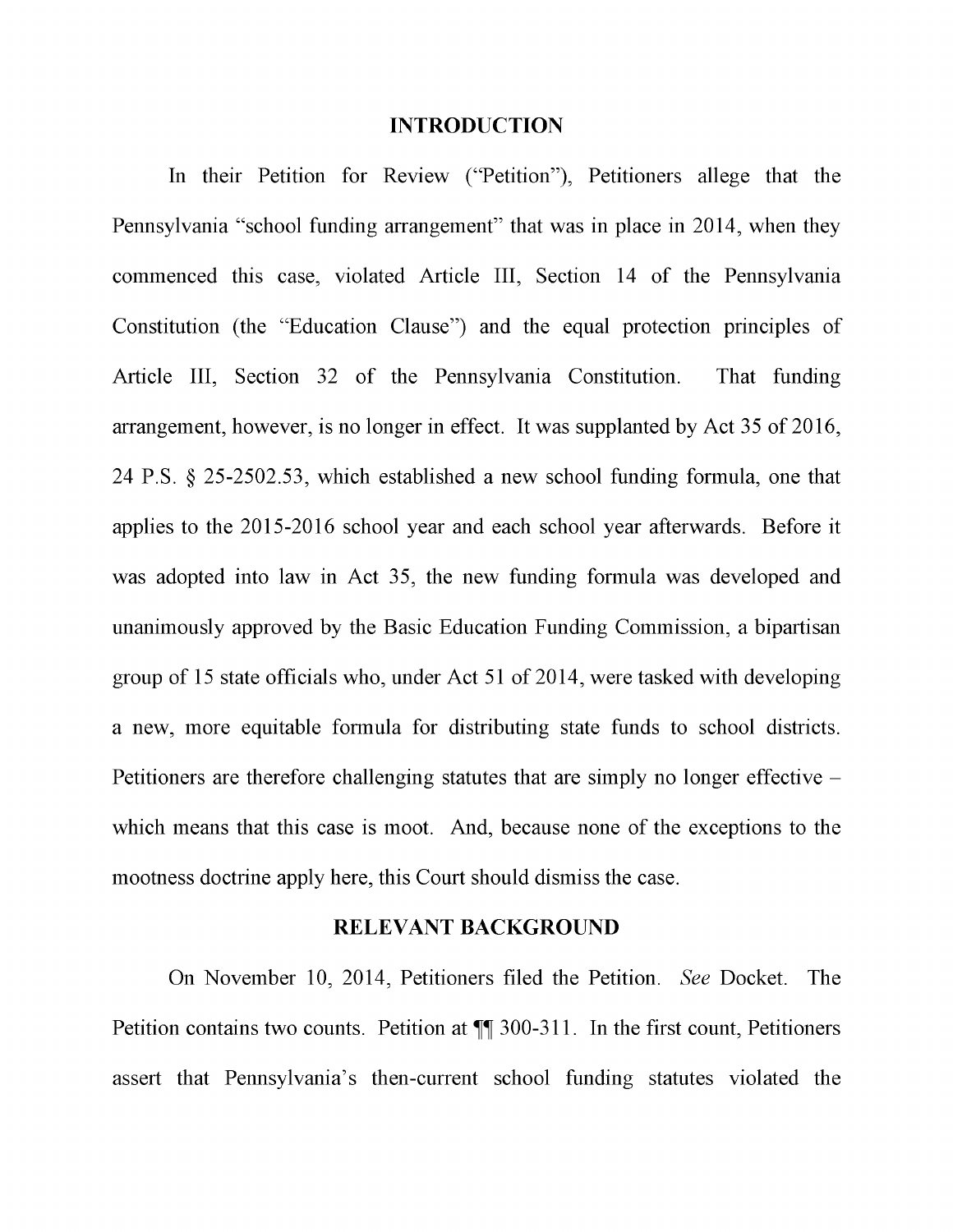Education Clause. Id. at  $\P$  300-306; see also id. at  $\P$  305 (noting that, under the Education Clause, Petitioners were challenging "[t]he current levels and allocation of public -school funding"). In the second count, Petitioners allege that the statutes in question violated the equal protection principles of Article III, Section 32 of the Pennsylvania Constitution. *Id.* at  $\P$  307-311; see also id. at  $\P$  310 (alleging that, by adopting then -current "school -financing arrangement," Respondents violated equal protection principles of Article III, Section 32).

Petitioners reference the school funding formula that Act 61 of 2008, Act of July 9, 2008, P.L. No. 61, had put in place and allege that, "[s]ince the Commonwealth abandoned the 2008 funding formula," it used "thirteen one-time formulas" to allocate state funding among school districts.<sup>1</sup> Id. at  $\P$  293. Petitioners criticize the "funding arrangement" that was in place when they commenced this case because it did not "consider" various factors that, in their view, it should have considered. Id. at ¶ 291. Those factors include the "additional expense" of educating economically -disadvantaged students and English -language learners, the differences among school districts with regard to things like size, enrollment, location, population density, and costs of living, and "the ability of

See, e.g., 24 P.S. §§ 25-2502.50 ("Basic education funding for 2010-2011 school year"), 25-2502.51 ("Basic education funding for 2011-2012 school year"), 25-2502.52 ("Basic education funding for 2012-2013 school year").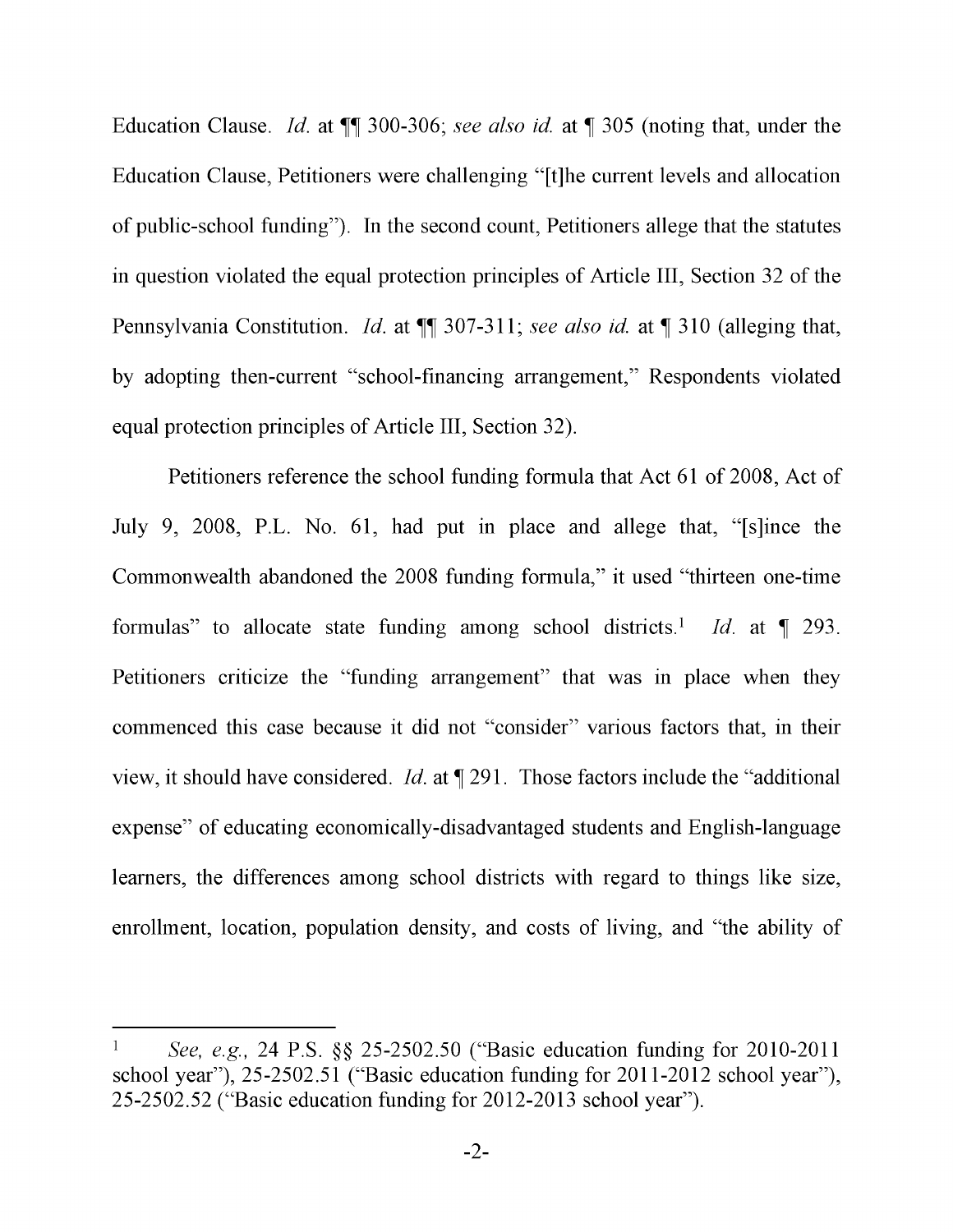local taxpayers to pay the amounts necessary, above and beyond state appropriations, to provide an adequate education to students in their district." Id.

Ultimately, Petitioners allege that the "funding arrangement" that was in place when they commenced this case violated the Education Clause because it failed to ensure that students in lower -wealth school districts had access to sufficient resources to obtain an adequate education. See id. at  $\P$  304. And they allege that the funding arrangement in question violated equal protection principles because it denied students in lower -wealth school districts the same opportunity to obtain an adequate education as students in higher -wealth school districts. See id. at ¶ 310.

Respondents filed preliminary objections to the Petition, including demurrers in which they asserted that Petitioners' claims are non -justiciable. On April 21, 2015, this Court granted those demurrers and dismissed the claims as non -justiciable, without ruling on the other preliminary objections. Petitioners appealed that decision to our Supreme Court.

On June 1, 2016, after the parties had finished briefing the appeal, but before the Supreme Court issued a decision, the General Assembly enacted Act 35 of 2016 (or "Act 35"), P.L. 252, No. 35 (June 1, 2016), 24 P.S. § 25-2502.53 ("Student -weighted basic education funding"). Act 35 established a new school funding formula that applies to the 2015-2016 school year and each school year

-3-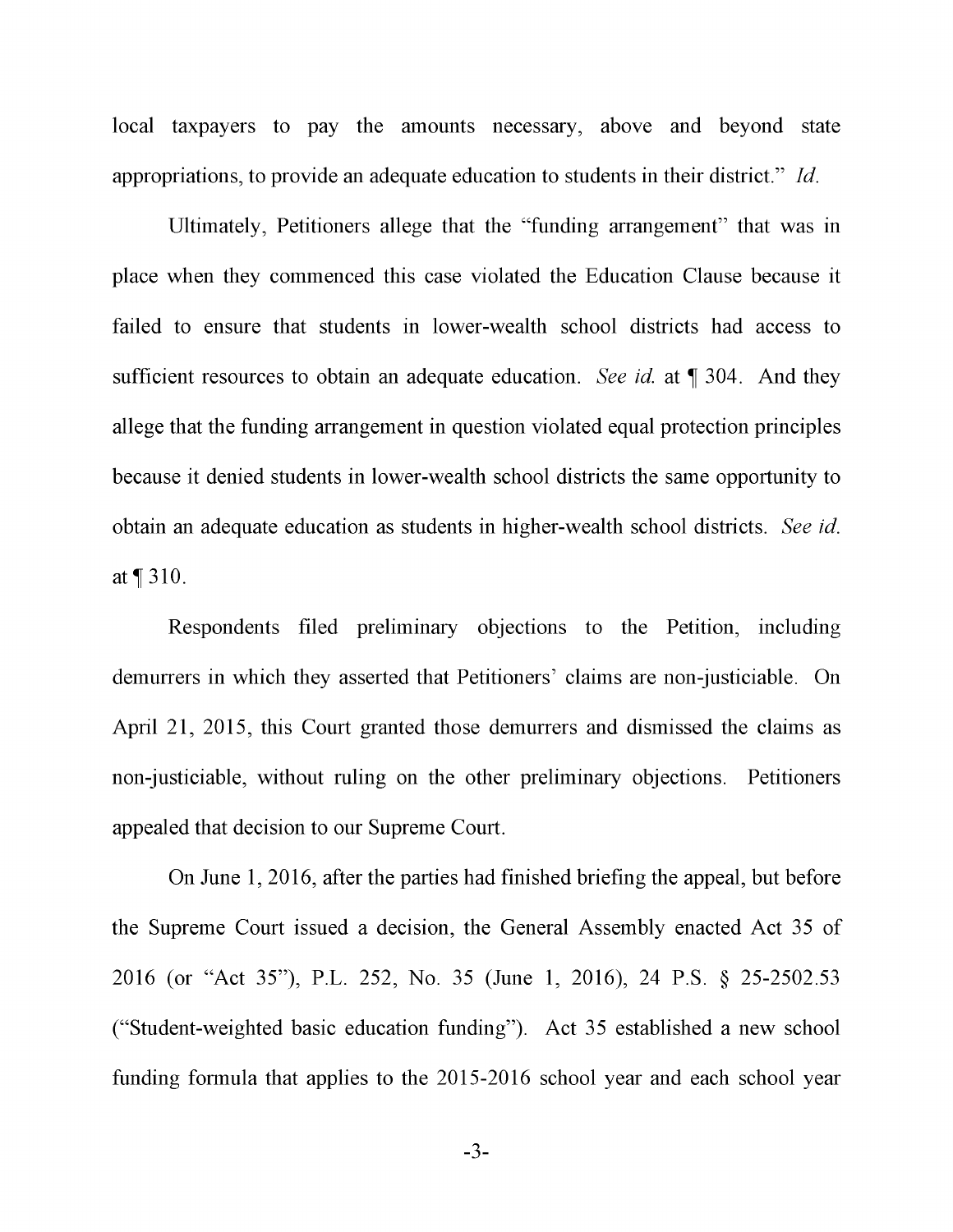afterwards. See 24 P.S. § 25-2502.53(b) ("For the 2015-2016 school year and each school year thereafter....").

The new formula was developed and approved by the Basic Education Funding Commission ("Commission") before it was enacted into law in Act 35. See 24 P.S. § 25-2502.53(a). The Commission was established by Act 51 of 2014 ("Act 51"), P.L. 675, No. 51 (June 10, 2014), 24 P.S. § 1-123. It is a bipartisan group of 15 state officials. 24 P.S.  $\S$  1-123(c)(1). Under Act 51, the Commission was required to "develop a basic education funding formula and identify factors that may be used to determine the distribution of basic education funding among the school districts in this Commonwealth." 24 P.S. § 1-123(h). Act 51 also provides that "[t]he basic education formula developed by the commission shall not go into effect unless the formula is approved by an act of the General Assembly enacted after the effective date of this section." 24 P.S. § 1-123(j). Consistent with this directive, the Commission's formula was approved by Act 35. See 24 P.S. § 25-2502.53(a) ("The General Assembly finds and declares that the student -weighted basic education funding formula is the result of the work of the Basic Education Funding Commission established pursuant to section 123.").

As embodied in Act 35, the new funding formula provides that "the Commonwealth shall pay to each school district a basic education funding allocation" that consists of "[a]n amount equal to the school district's basic

-4-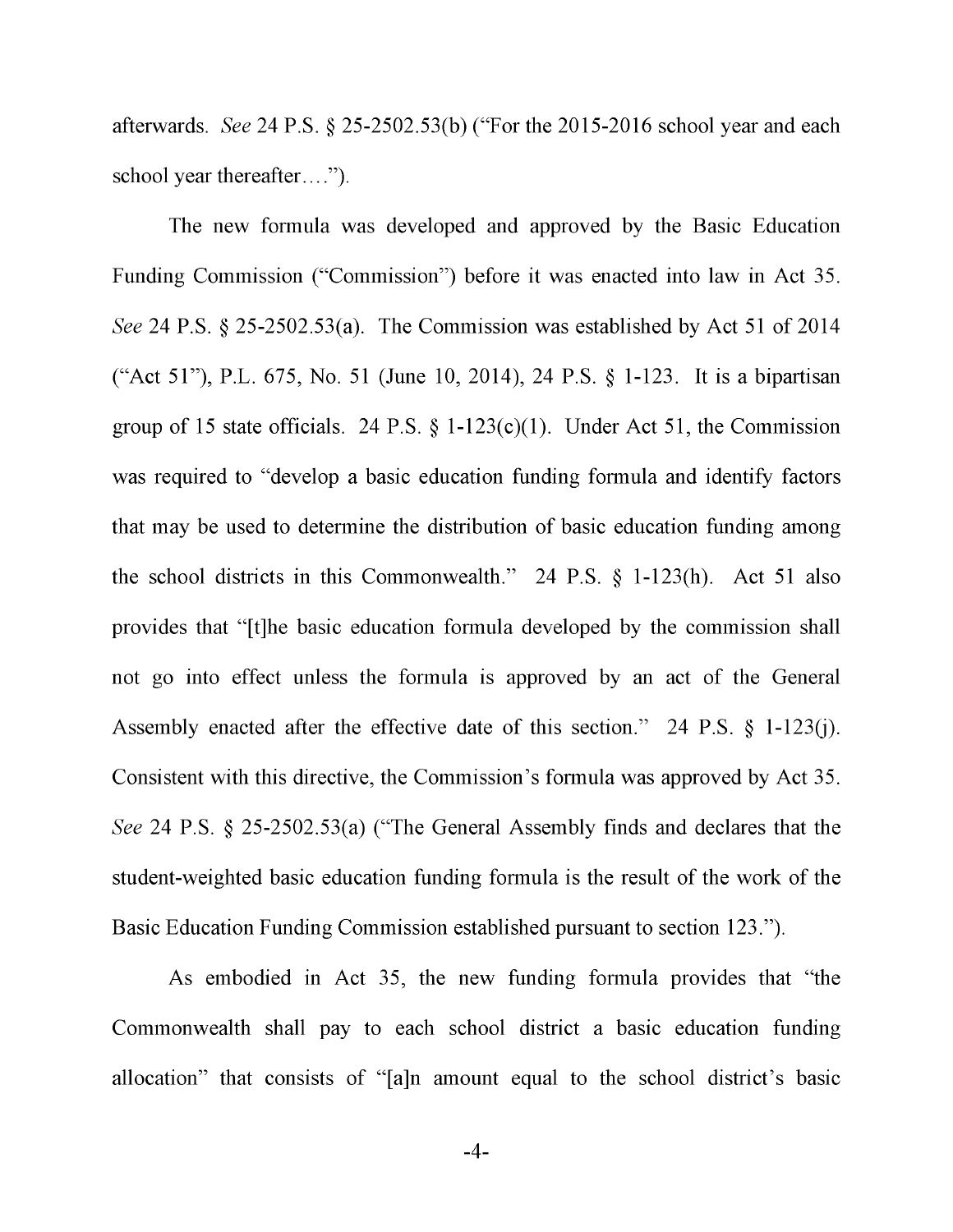education funding allocation for the 2013-2014 school year" along with a "studentbased allocation[.]" 24 P.S.  $\S$  25-2502.53(b)(1) & (2). The student-based allocation takes into account numerous student -focused and school -district -centric factors, including, among others, the district's wealth, current tax effort, size, population density, number of children who live in poverty, number of children who are English language learners, and number of children who are enrolled in charter schools. 24 P.S. § 25-2502.53(b)(2) & (d) (definitions).

On September 28, 2017, the Supreme Court decided the appeal of this Court's decision to dismiss Petitioners' claims as non -justiciable. It reversed that decision. See William Penn Sch. Dist. v. Pa. Dep't of Educ., 170 A.3d 414 (Pa. 2017).

On December 27, 2017, Respondent Joseph B. Scamati, III, in his capacity as the President pro tempore of the Pennsylvania Senate, filed an application in the nature of a motion for this Court to (i) dismiss this case as moot and (ii) suspend Respondents' obligation to file an answer to the Petition until it decides the request to dismiss the case as moot. Senator Scamati now submits this brief in support of the application.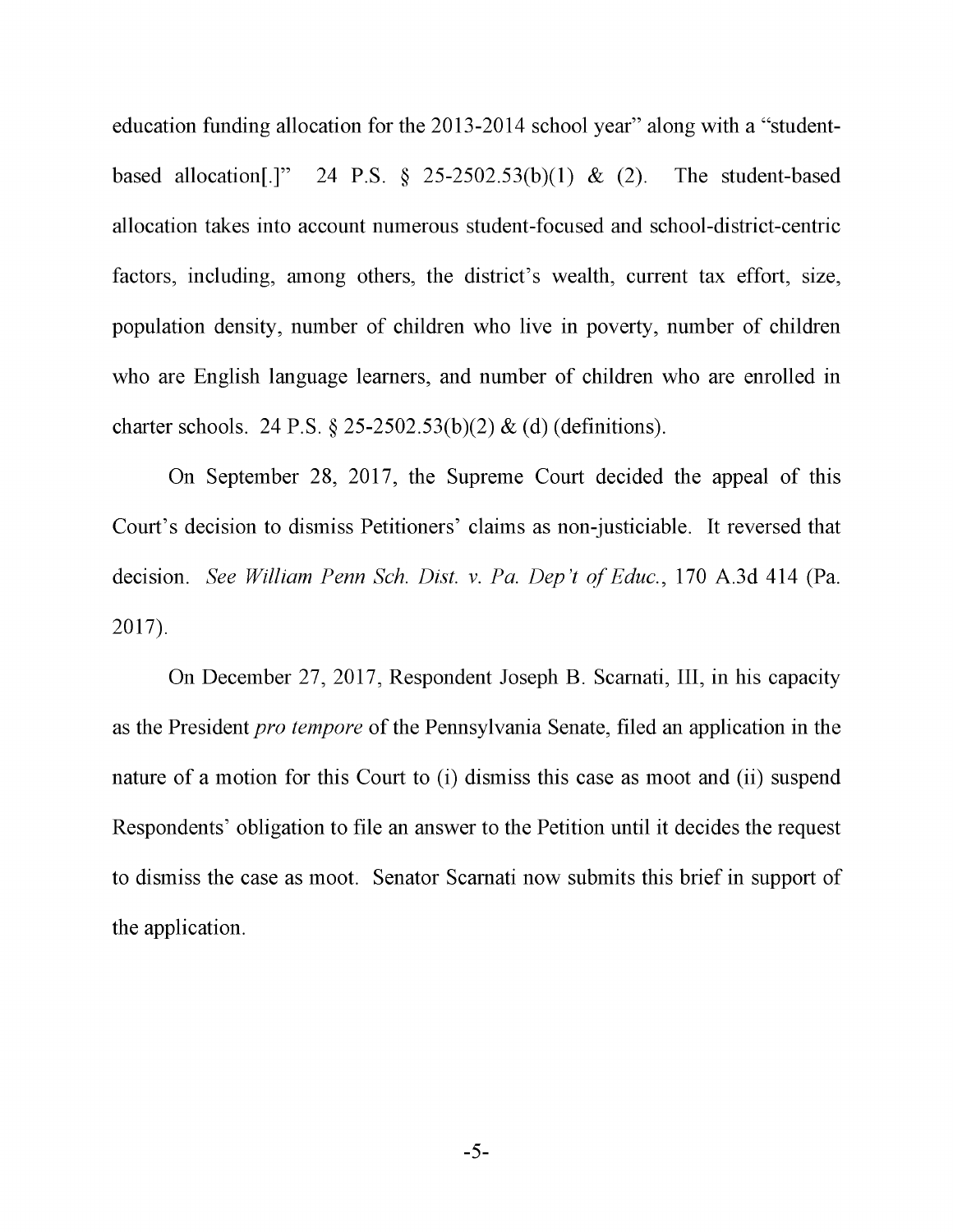#### ARGUMENT

Due to an intervening change in the applicable law, this case is moot and the Court should dismiss it.

#### A. The Mootness Standard

Pennsylvania Rule of Appellate Procedure 1972(a)(4) provides that, "[e]xcept as otherwise prescribed by this rule, subject to Pa.R.A.P. 123, any party may move... (4) To dismiss for mootness." Pa.R.A.P. 1972(a)(4); see also Harris v. Rendell, 982 A.2d 1030, 1035 (Pa. Cmwlth. 2009) ("Pa.R.A.P. 1972(a)(4) permits a party to move for dismissal for mootness during litigation.").

"Under the mootness doctrine a case may be dismissed for mootness at any time by a court, because generally, an actual case or controversy must exist at all stages of the judicial or administrative process." Pa. Liquor Control Bd. v. Dentici, 542 A.2d 229, 230 (Pa. Cmwlth. 1988). "The problems arise from events occurring after the lawsuit has gotten under way-changes in the facts or in the law—which allegedly deprive the litigant of the necessary stake in the outcome." In re Gross, 382 A.2d 116, 119 (Pa. 1978). "The mootness doctrine requires that an actual controversy must be extant at all stages of review, not merely at the time the complaint is filed." Id. (internal quotation marks omitted). An issue can become moot "as a result of an intervening change in the facts of the case" or "due to an intervening change in the applicable law." Id. at 119-20.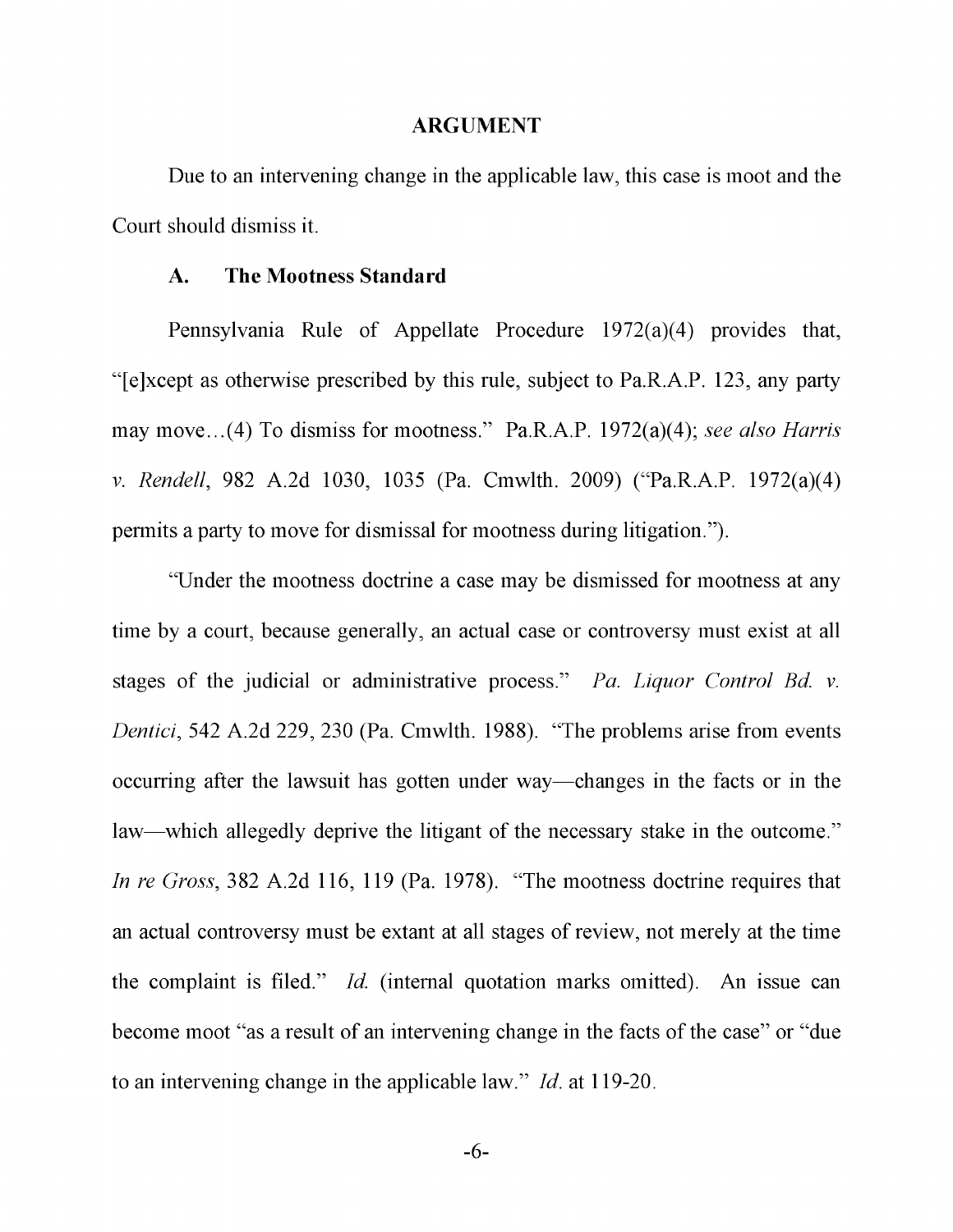There are exceptions to the mootness doctrine, which may come into play if  $(1)$  the conduct complained of is capable of repetition yet evading review, or  $(2)$ involves questions important to the public interest, or (3) will cause one party to suffer some detriment without the Court's decision." Cytemp Specialty Steel Div., Cyclops Corp. v. Pa. Pub. Util. Comm 'n, 563 A.2d 593, 596 (Pa. Cmwlth. 1989). "Notwithstanding these exceptions," this Court has explained, "we note that constitutional questions are not to be dealt with abstractly." Costa v. Cortes, 142 A.3d 1004, 1017 (Pa. Cmwlth. 2016) (internal quotation marks and brackets omitted). "This Court, therefore, should be even *more reluctant* to decide moot questions which raise constitutional issues." Id. (emphasis added). "Instead, we prefer to apply the well-settled principles that courts should not decide a constitutional question unless absolutely required to do so." Id. (internal quotation marks and brackets omitted).

#### B. Application of the Mootness Standard

This case has become moot "due to an intervening change in the applicable law." In re Gross, 382 A.2d at 120.

In their Petition, Petitioners assert two constitutional claims. Petition at ¶¶ 300-311. They assert, in particular, that the Pennsylvania "school funding arrangement" that was in place when they filed the Petition violated the Education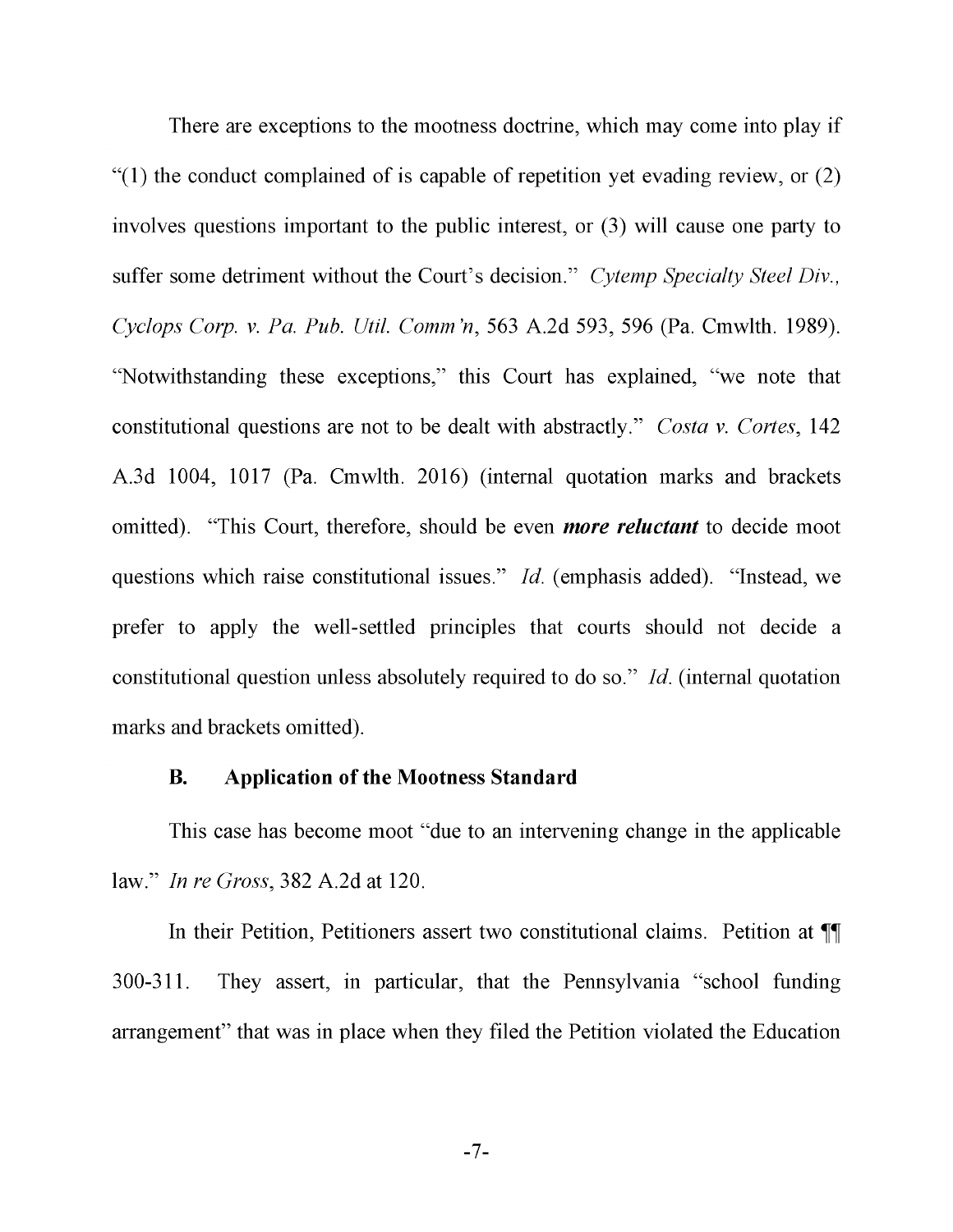Clause (count one) and equal protection principles (count two). See, e.g., Petition at ¶¶ 306 & 310.

Petitioners criticize the "funding arrangement" that was in place when they filed the Petition because it did not "consider" various factors that, in their view, it should have considered. Id. at  $\P$  291. Petitioners allege that the "funding" arrangement" in place when they commenced this case violated the Education Clause by failing to ensure that students in lower -wealth school districts had access to sufficient resources to obtain an adequate education. See id. at ¶ 304. And they allege that the funding arrangement in question violated equal protection principles by denying students in lower -wealth school districts the same opportunity to obtain an adequate education as students in higher-wealth school districts. See id. at  $\P$ 310.

The funding arrangement that Petitioners challenge is *no longer in effect*.

On June 1, 2016, the General Assembly enacted Act 35, which established a new school funding formula that applies to the 2015-2016 school year and each school year afterwards. See 24 P.S. § 25-2502.53(b). Before it was enacted into law in Act 35, the new formula was developed and approved by the Basic Education Funding Commission, see 24 P.S. § 25-2502.53(a), a bipartisan group of 15 state officials who, under Act 51, were tasked with developing a new, more equitable formula for distributing state funds to school districts. See 24 P.S. § 1-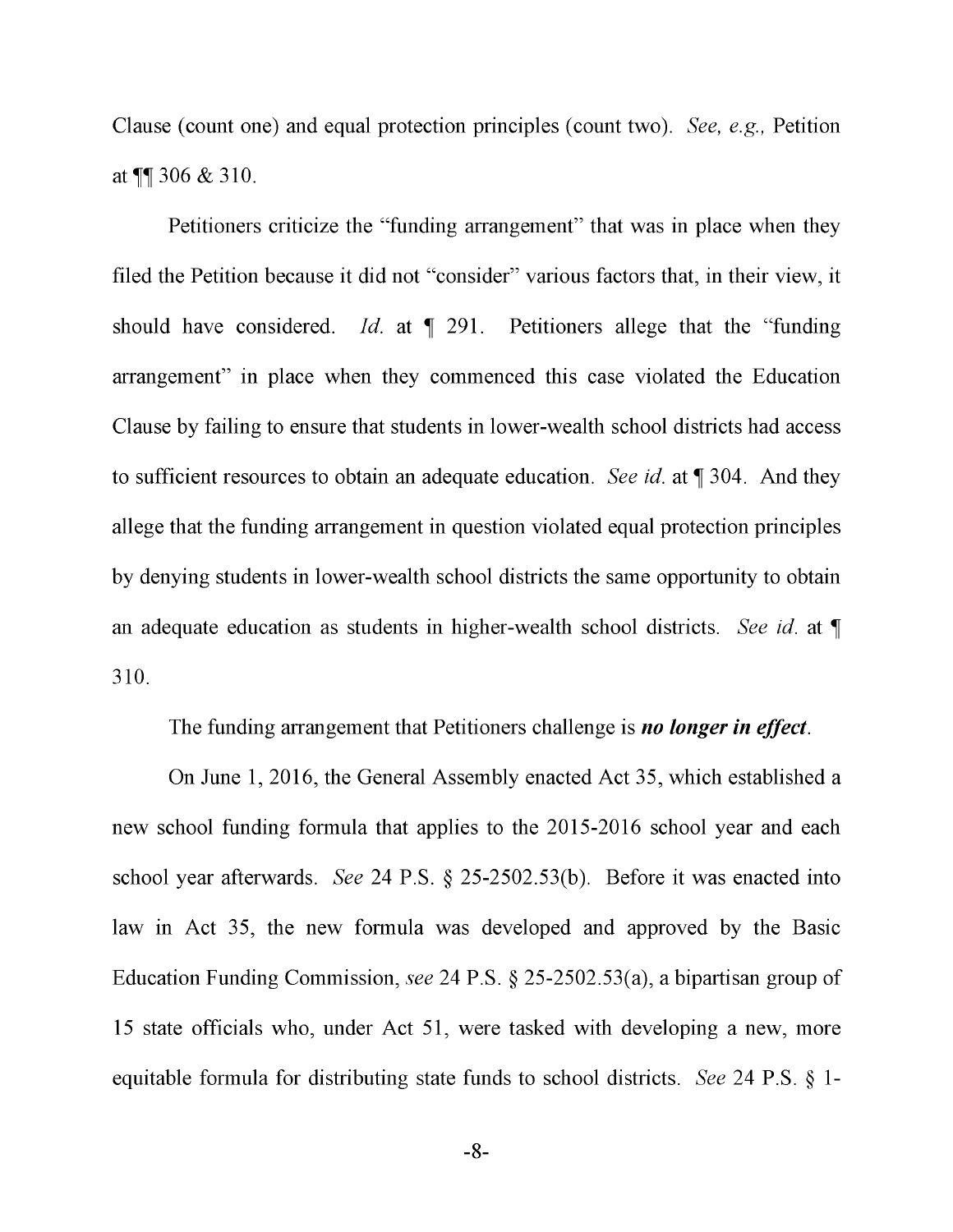123(h). Act 35 fully supplanted the "funding arrangement" that was in place when Petitioners commenced this case. That arrangement no longer has any force or effect. Petitioners are therefore challenging statutes that are simply ineffective. This case, as a consequence, is moot. See, e.g., In re Gross, 382 A.2d at 120.

This point is illustrated by *Department of Environmental Resources v.* Jubelirer, 614 A.2d 204 (Pa. 1992). There, in an action in this Court's original jurisdiction, the Department of Environmental Resources asserted constitutional challenges to two sections of the Regulatory Review Act ("Old RRA") that pertained to the procedure for issuing regulations. Before this Court decided the issue, a new statute ("New RRA") was enacted, which replaced the provisions of the Old RRA that Petitioners were challenging. This Court nonetheless ruled that the relevant sections of the Old RRA were unconstitutional. On appeal, our Supreme Court reversed that decision. It concluded that this Court should not have ruled on the challenge because, when the New RRA was passed, the case became moot. The Supreme Court emphasized, in this regard, that the procedures in the New RRA had replaced the allegedly offending sections of the Old RRA. 614 A.2d at 211. "[T]he alternative means available," the Court explained, "have replaced the offending sections of the Regulatory Review Act. They are not alternative procedures but instead are now the only procedures that the parties may follow." *Id.* (emphasis in original).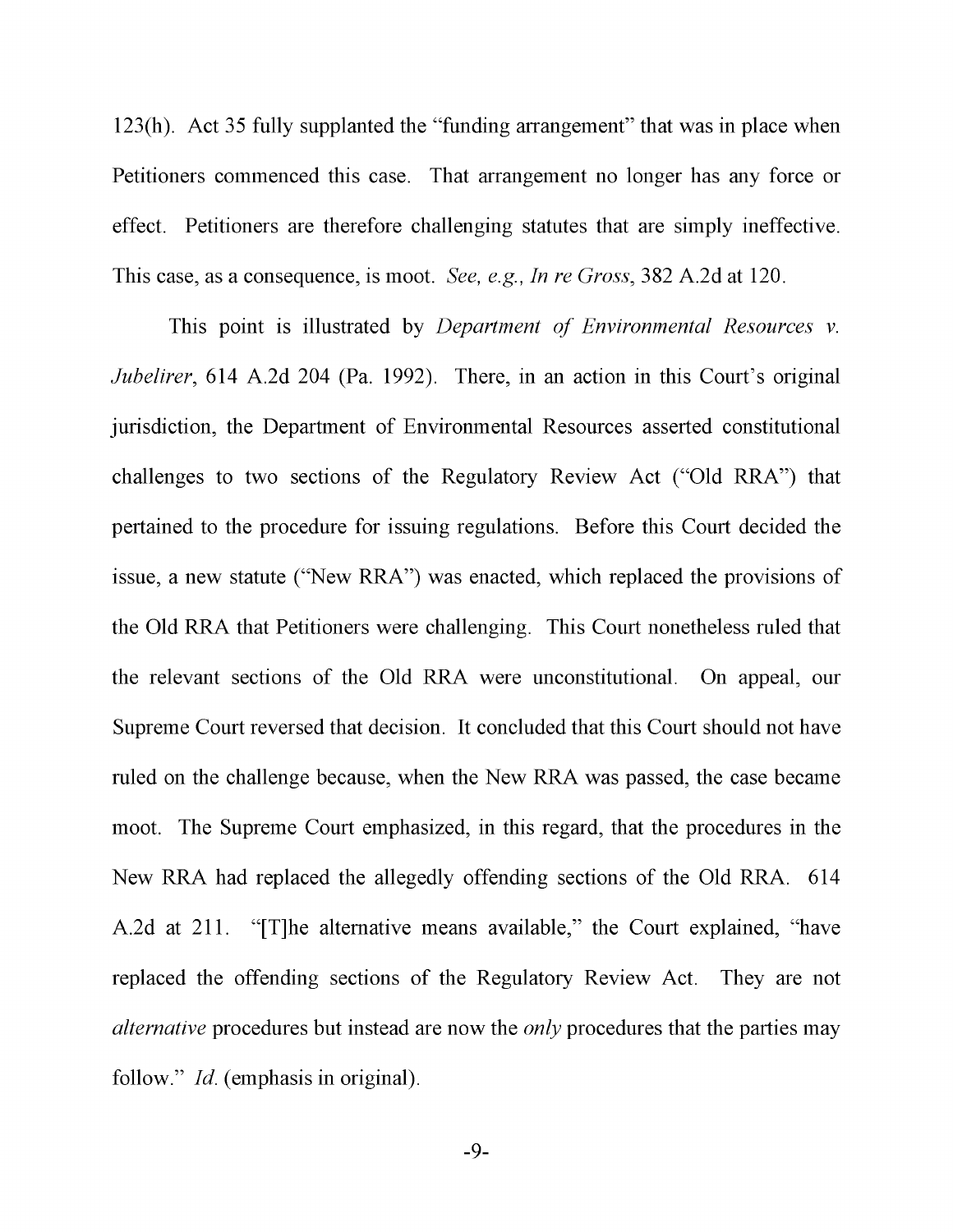There are a number of other cases to the same effect. See, e.g., Northern Pa. Power Co. v. Pa. Pub. Util. Comm 'n, 5 A.2d 133, 134 (Pa. 1939) (constitutional challenge to statute deemed moot due to enactment of intervening statutory amendment), overruled on other grounds in City of York v. Pa. Pub. Util. Comm 'n, 295 A.2d 825 (Pa. 1972); Commonwealth v. Packer Twp., 60 A.3d 189, 192 (Pa. Cmwlth. 2012) (Office of Attorney General challenged local ordinance and "because the Ordinance that it challenged has since been repealed, the petition for review filed by the Attorney General is moot"); *id.* at 193 ("This court cannot review a non-existent ordinance.").

Likewise, here, Act 35 has replaced the "funding arrangement" that was in place when Petitioners commenced this case. Act 35's funding formula, which applies to the 2015-2016 school year and each school year afterwards, is the only operative Pennsylvania school funding formula. It is not merely an "alternative" to the "funding arrangement" that was in place when Petitioners commenced this case. Instead, it fully supplants that arrangement. As a result, this case is moot. See Jubelirer, 614 A.2d at 211.

The fact that this case is moot is crystallized by focusing on the "factors" that Petitioners claim the prior school funding arrangement should have, but failed to, consider. They allege that the prior arrangement did not consider, for example, the "additional expense" of educating economically -disadvantaged students and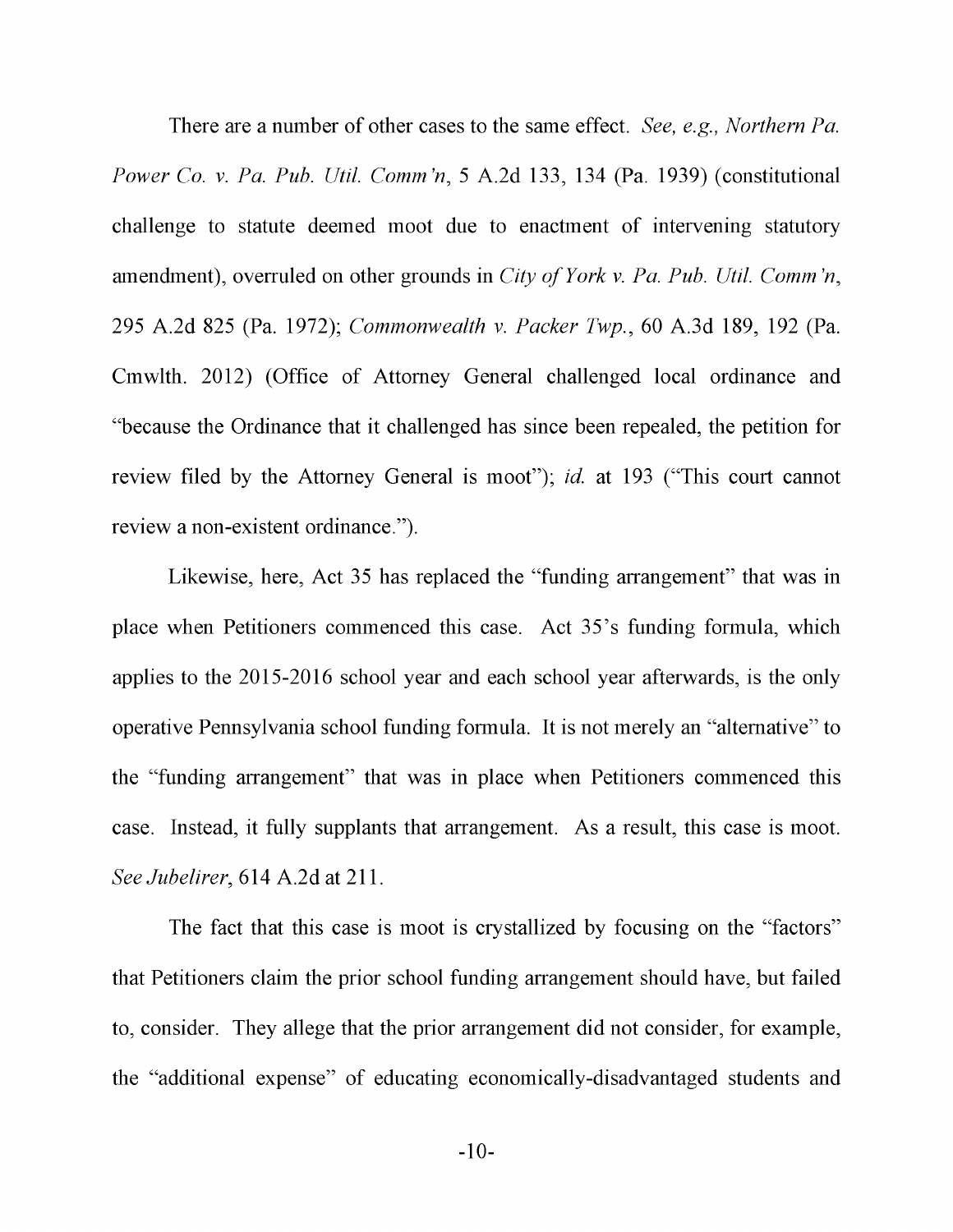English -language learners, the differences among school districts with regard to things like size, location, population density, and costs of living, and "the ability of local taxpayers to pay the amounts necessary, above and beyond state appropriations, to provide an adequate education to students in their district." Petition at ¶ 291. And yet, in addition to requiring the Commonwealth to pay each school district an annual amount equal to the "school district's basic education funding allocation for the 2013-2014 school year," 24 P.S. § 25-2502.53(b)(1), the Act 35 funding formula *expressly considers* all of those factors (and more). See 24 P.S. § 25-2502.53(b)(2) & (d) (definitions). Petitioners are therefore challenging a legal state of affairs that simply no longer exists.

Not surprisingly, because Petitioners are challenging an inoperative legal regime, their factual allegations are stale, too. They extensively and repetitively allege that the prior regime, as applied, produced unconstitutional outcomes by, for example, failing to meet various educational needs of students in lower -wealth school districts. See, e.g., Petition at ¶¶ 169-261. Petitioners have, as yet, pleaded nothing factual about the impact of the new regime established by Act 35.

And none of the three exceptions to the mootness doctrine apply here.

First, the "conduct complained of" is not "capable of repetition yet evading review." Cytemp Specialty Steel Div., 563 A.2d at 596. Our Supreme Court has explained that an attempt to invoke this exception "is not persuasive where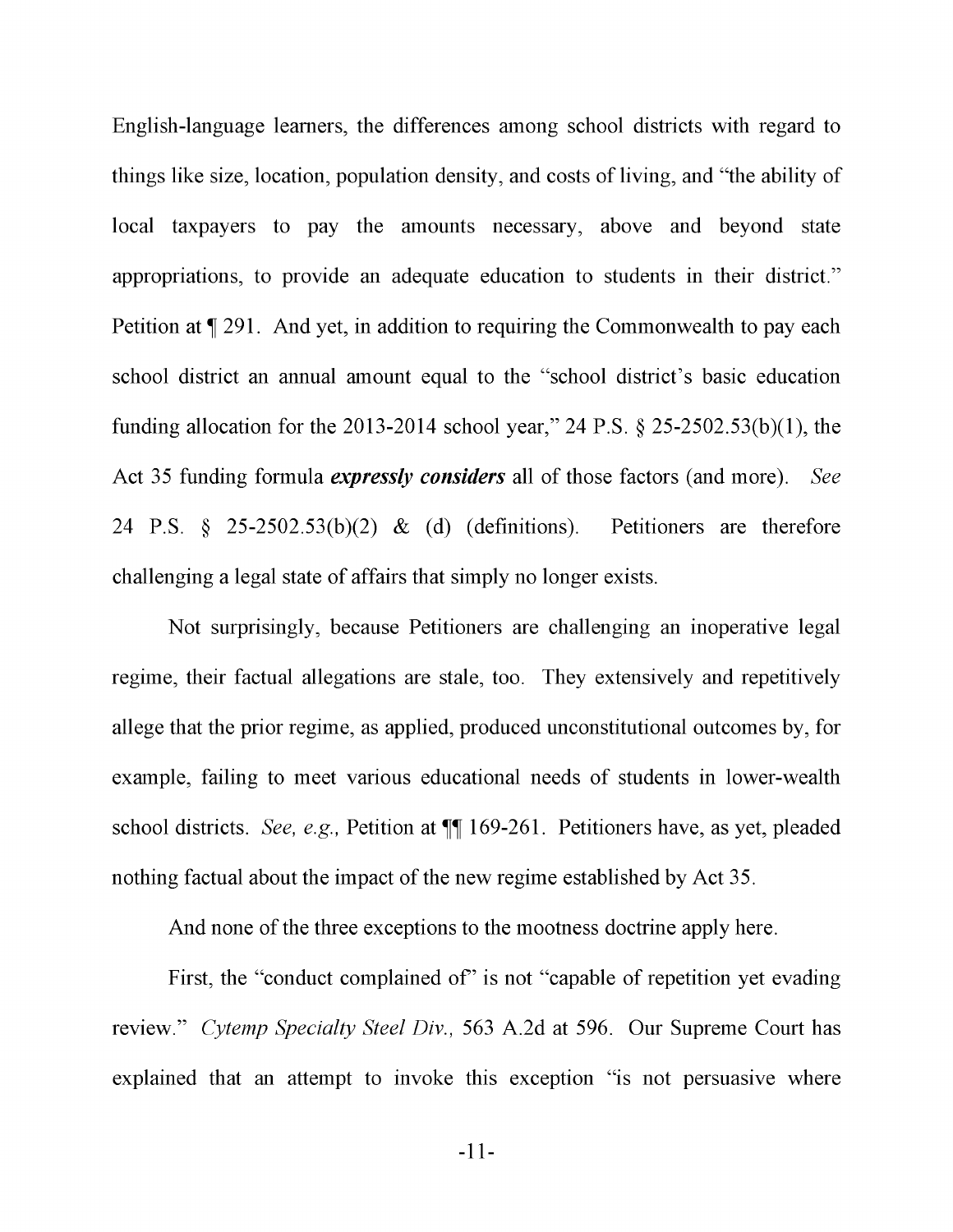mootness has been determined because of a change in the law, particularly where this change attempts to address the objections raised by [the challenger]." In re Gross, 382 A.2d at 123. Such is the case here. Act 35 represents a change in the law, one that fully supplanted the "funding arrangement" that was in place when Petitioners commenced this case. And Act 35 "attempts to address the objections raised by" Petitioners in their Petition. For example, as explained above, Petitioners complain that the prior school funding arrangement should have, but failed to, consider various factors. Petition at ¶ 291. The Act 35 funding formula expressly considers all of the factors that Petitioners identify. See 24 P.S. § 25-  $2502.53(b)(2)$  & (d) (definitions). This case, therefore, does not "present a necessarily recurring question." In re Gross, 382 A.2d at 123; see also Packer Twp., 60 A.3d at 193 ("The Ordinance, challenged by the Attorney General, has been repealed. This court cannot review a non-existent ordinance").

In deciding the appeal of this Court's decision to dismiss Petitioners' claims as non-justiciable, the Supreme Court mentioned in *dicta* that, when this case commenced, there was a heightened risk that "the General Assembly will move the goalposts by enacting new legislation" because it had moved "to an annual funding process from one applying a formulaic approach indefinitely or over a designated series of years." *William Penn Sch. Dist.*, 170 A.3d at 435 n.34.<sup>2</sup> But that "risk" is

<sup>&</sup>lt;sup>2</sup> The Supreme Court was careful to note that, while it did not believe that the mootness doctrine precluded it from addressing whether claims like Petitioners'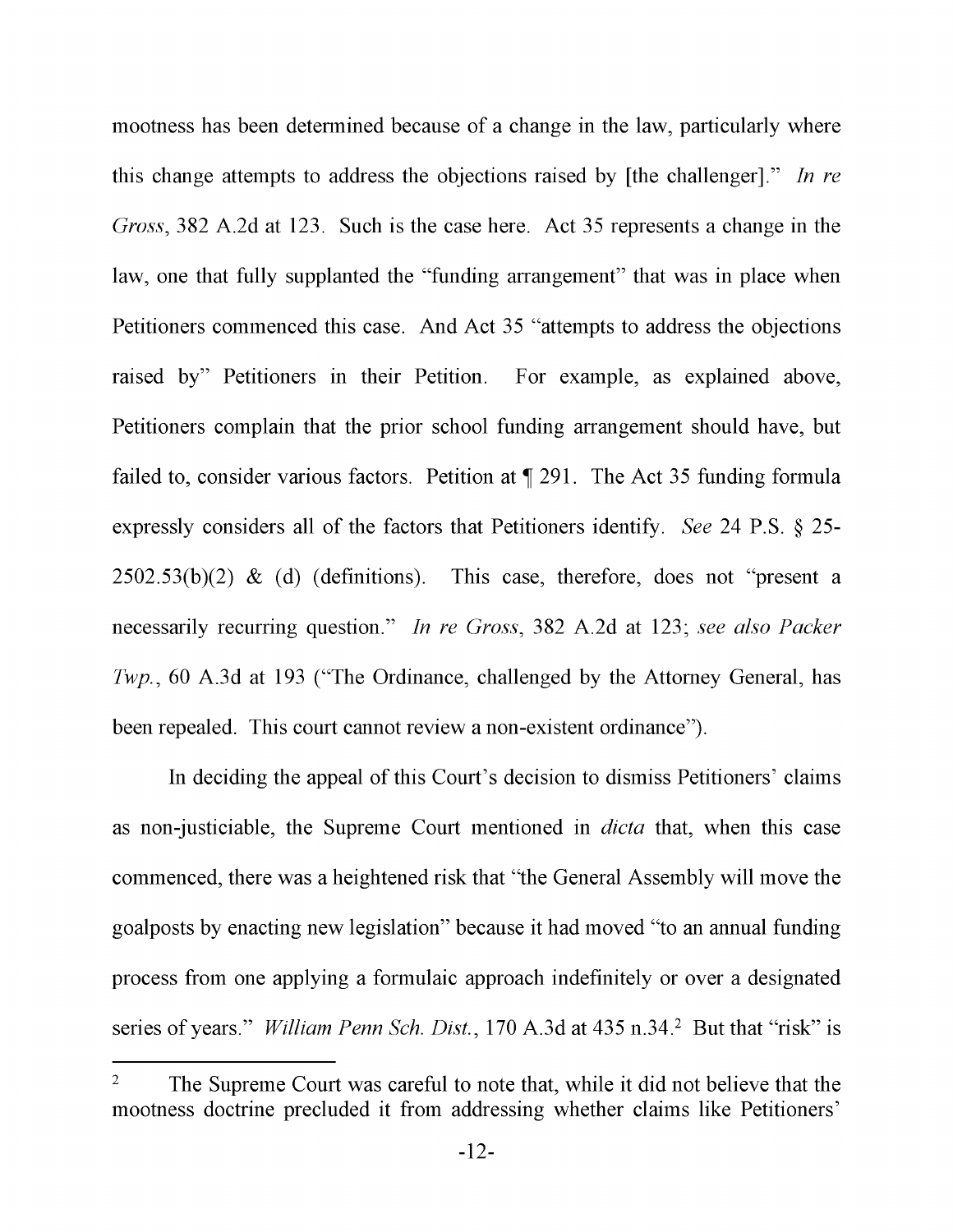no longer present. Act 35 established a new school funding formula that applies to the 2015-2016 school year and each school year afterwards. See 24 P.S.  $\S$  25-2502.53(b) ("For the 2015-2016 school year and each school year thereafter...."). The General Assembly has therefore transitioned to "applying a formulaic approach indefinitely," which means that the issues at hand are not susceptible to "evading review." Because Act 35 does not have an expiration date, in other words, any challenge to the statute would not be automatically "mooted out" after a year or some other defined period of time.

Second, with regard to the public importance exception, "[i]t is only in very rare cases where exceptional circumstances exist or where matters or questions of great public importance are involved, that this court even decides moot questions or erects guideposts for future conduct or actions." Wortex Mills, Inc. v. Textile Workers Union, 85 A.2d 851, 857 (Pa. 1952). "A controlling factor in determining whether the moot questions may be properly reviewed under the great public importance exception is whether 'the legislature obviously recognized the are justiciable, in general, it was not addressing whether the mootness doctrine nullified the challenge to the *particular* school funding arrangement that was in place when this case was commenced. William Penn Sch. Dist., 170 A.3d at 435 n.34 ("In any event, this Court is not asked at this juncture to decide the constitutionality of a particular funding formula, but rather whether a claim

regarding the constitutionality of any funding formula may be litigated or instead lies entirely outside judicial review.") (emphasis in original). The Supreme Court also recognized that Petitioners' allegations would require updating, given the "considerable time that has passed since Petitioners filed their Petition [which] necessarily renders their allegations dated[.]" *Id.* at 428 n.24.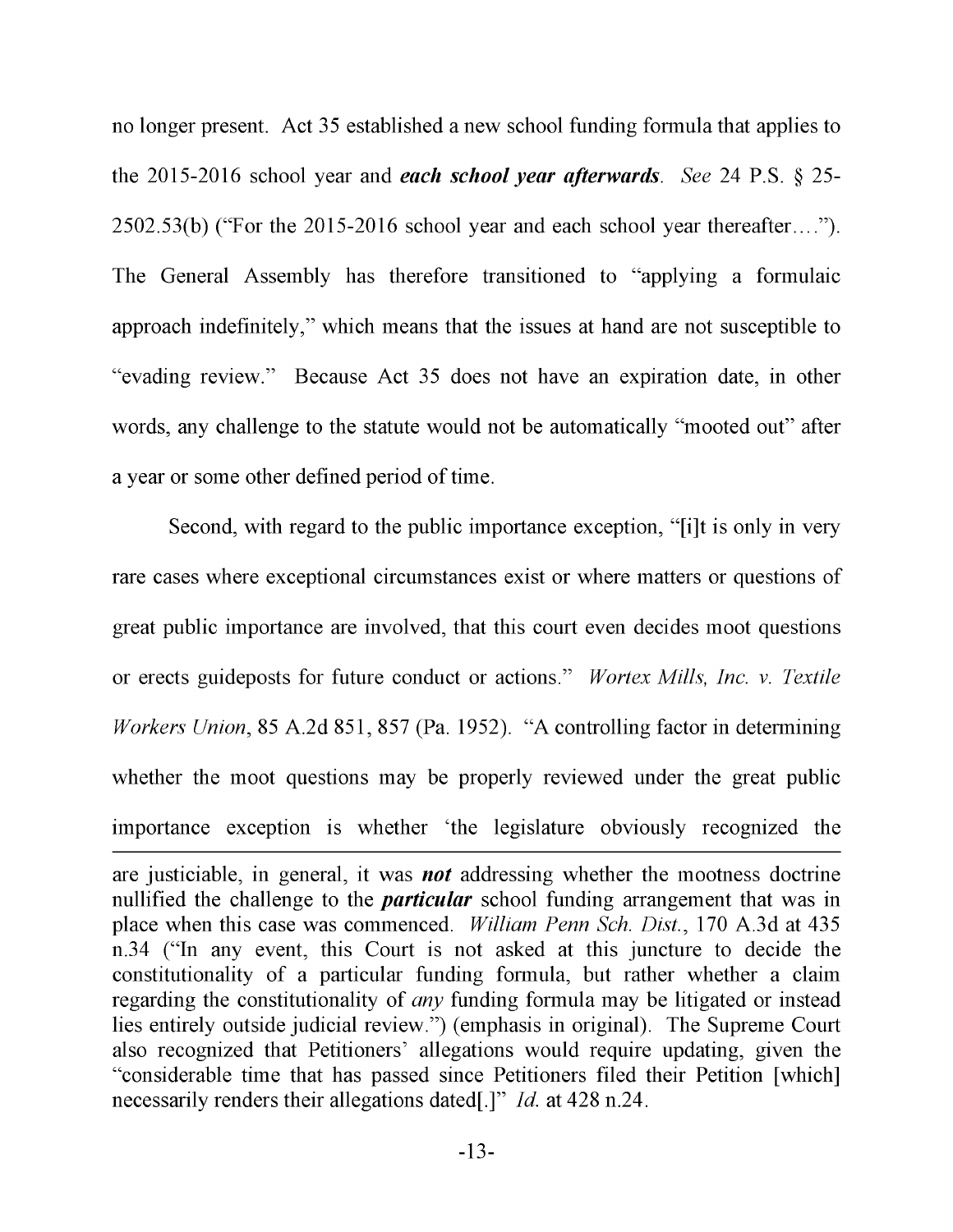significance of [such] questions."" *Harris*, 982 A.2d at 1037 (quoting *In re Gross*, 382 A.2d at 123). If "the statute 'deals squarely with the issues,' the case does not fall within the great public importance exception." *Id.* Here, as explained above, Act 35 deals with the issues that Petitioners raise in their Petition. The Act 35 funding formula, for example, considers factors that, according to Petitioners, the prior school funding arrangement should have, but failed to, consider. Act 35 attempts to address the concerns that Petitioners raise. "In view of the new comprehensive statutory scheme," therefore, "there is no longer a need to assess the validity of the former scheme." In re Gross, 382 A.2d at 123; see also Packer Twp., 60 A.3d at 193 ("Similarly, in this case, because the Ordinance is no longer in effect, there is no need to assess its validity.").

Third, there is nothing to suggest that Petitioners will "suffer some detriment" if the Court does not decide the moot issues at hand. Cytemp Specialty Steel Div., 563 A.2d at 596. Indeed, if Petitioners believe that Act 35's school funding formula, like the prior formula, violates the Education Clause and equal protection principles, they are not precluded from challenging it on those grounds. They may allege  $-$  in a new case or by amending their Petition  $-$  that the Act 35 formula is unconstitutional even though, in addition to requiring the Commonwealth to pay each school district an annual amount equal to the "school district's basic education funding allocation for the 2013-2014 school year," 24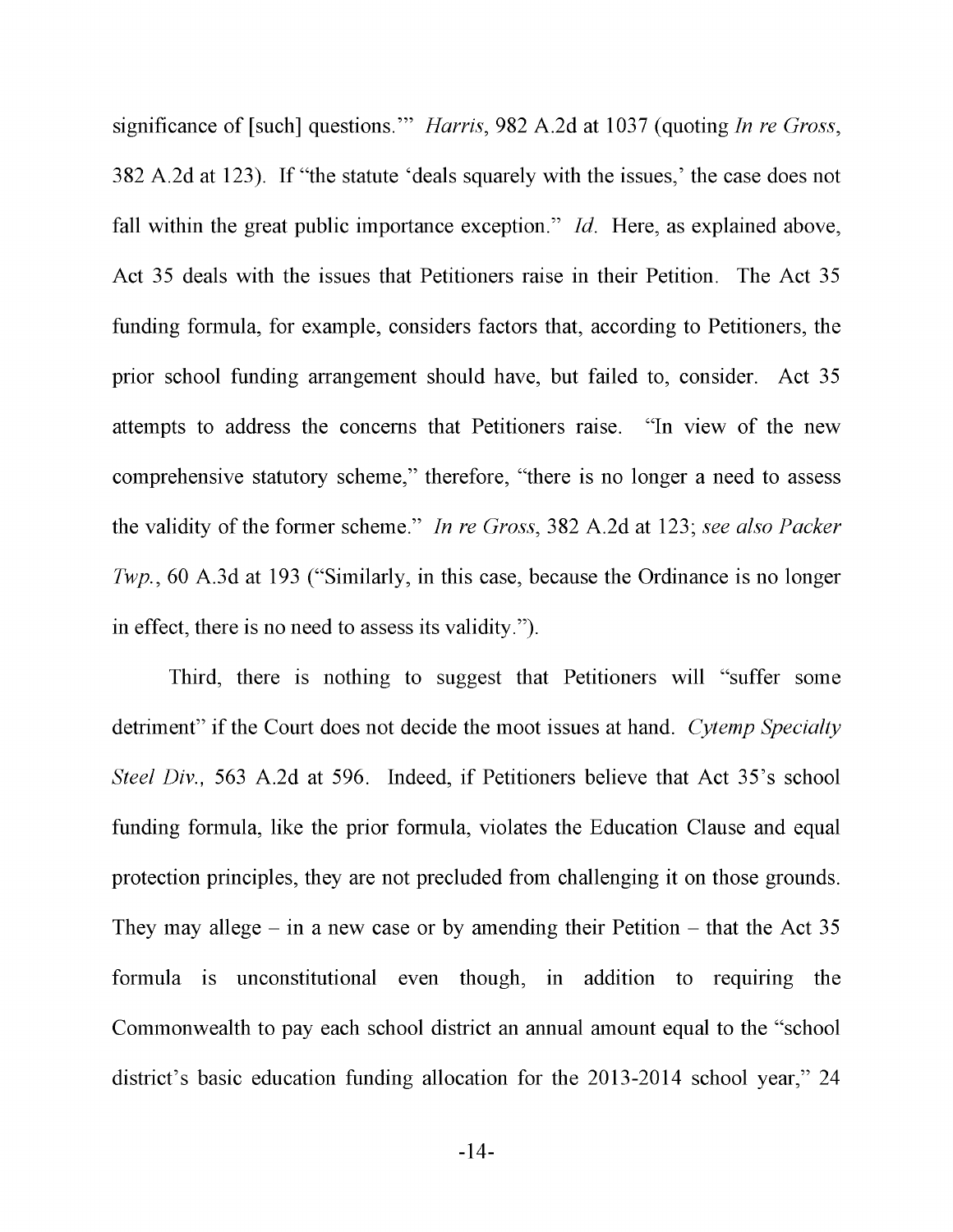P.S. § 25-2502.53(b)(1), it expressly considers the factors that, they say, the prior school funding arrangement should have considered. See 24 P.S. § 25-  $2502.53(b)(2)$  & (d) (definitions). But Petitioners do not gain or lose anything by litigating the moot case that is currently before the Court.

Although this case was filed in 2014 and has been up to our Supreme Court and back, it is at a relatively early procedural posture, one in which some of Respondents' preliminary objections remain pending. The Court should avoid allowing the parties to embark on additional litigation in this case when the law that is being challenged in the Petition has already been superseded by a subsequent statute that has applied since the beginning of the 2015-2016 school year and will apply going forward.

Bearing in mind that "constitutional questions are not to be dealt with abstractly" and that "[t]his Court, therefore, should be even more reluctant to decide moot questions which raise constitutional issues," Costa, 142 A.3d at 1017 (internal quotation marks and brackets omitted), the Court should dismiss this case as moot. There is no reason for the Court to deviate from the "well-settled principles that courts should not decide a constitutional question unless absolutely required to do so." Id. (internal quotation marks and brackets omitted).

### **CONCLUSION**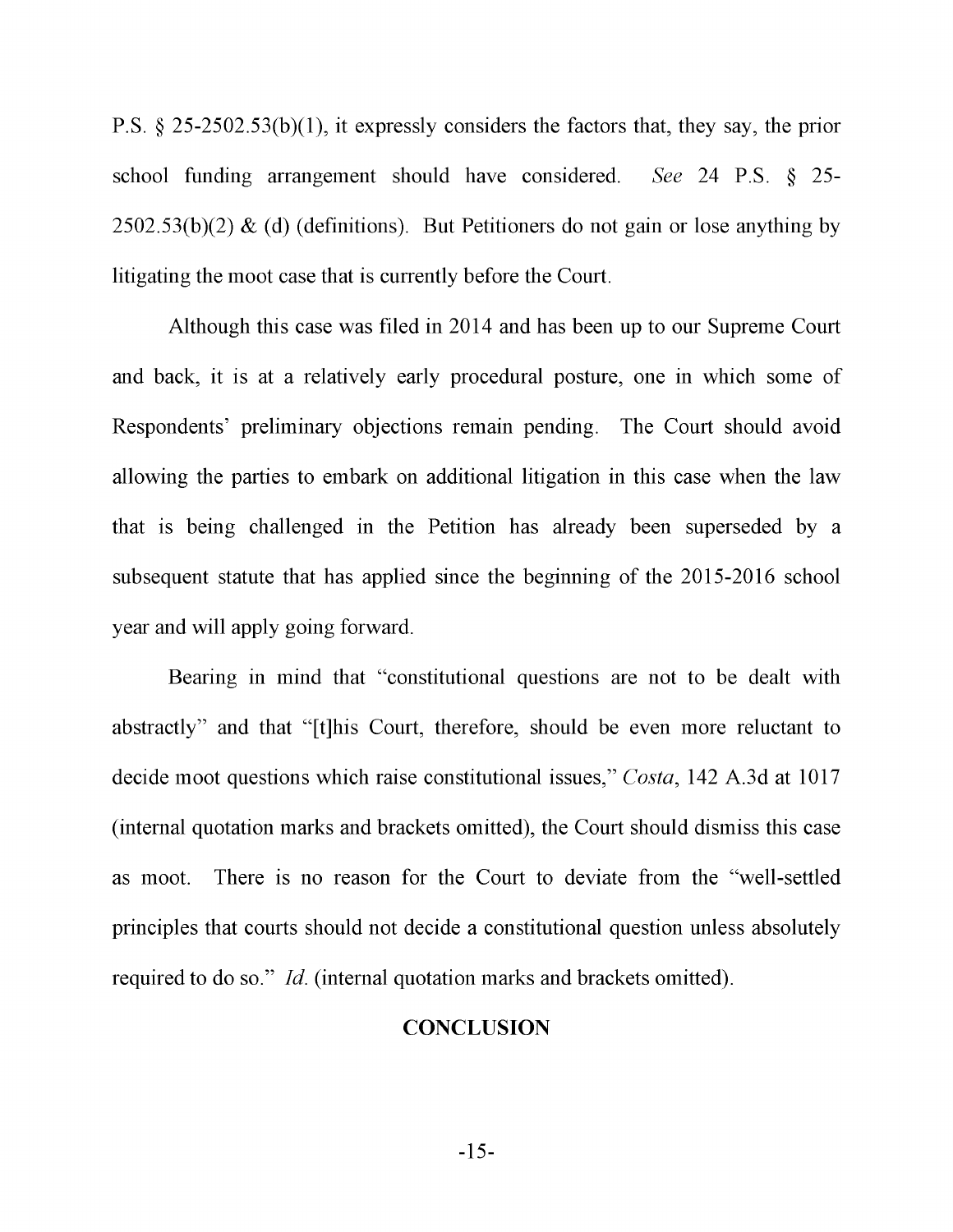For the foregoing reasons, this Court should grant Senator Scamati's request to dismiss this case as moot.

The Court should also suspend Respondents' obligation to file an answer to the Petition until it decides this request.

Respectfully submitted,

December 27, 2017 /s/ Anthony R. Holtzman John P. Krill, Jr. PA 16287 Anthony R. Holtzman PA 200053 Thomas R. DeCesar PA 309651 K&L Gates LLP 17 North Second Street, 18th Floor Harrisburg, PA 17101-1507 (717) 231-4500 (717) 231-4501 (fax) john.krill@klgates.com Counsel for Joseph B. Scarnati, III, President pro tempore of the Pennsylvania Senate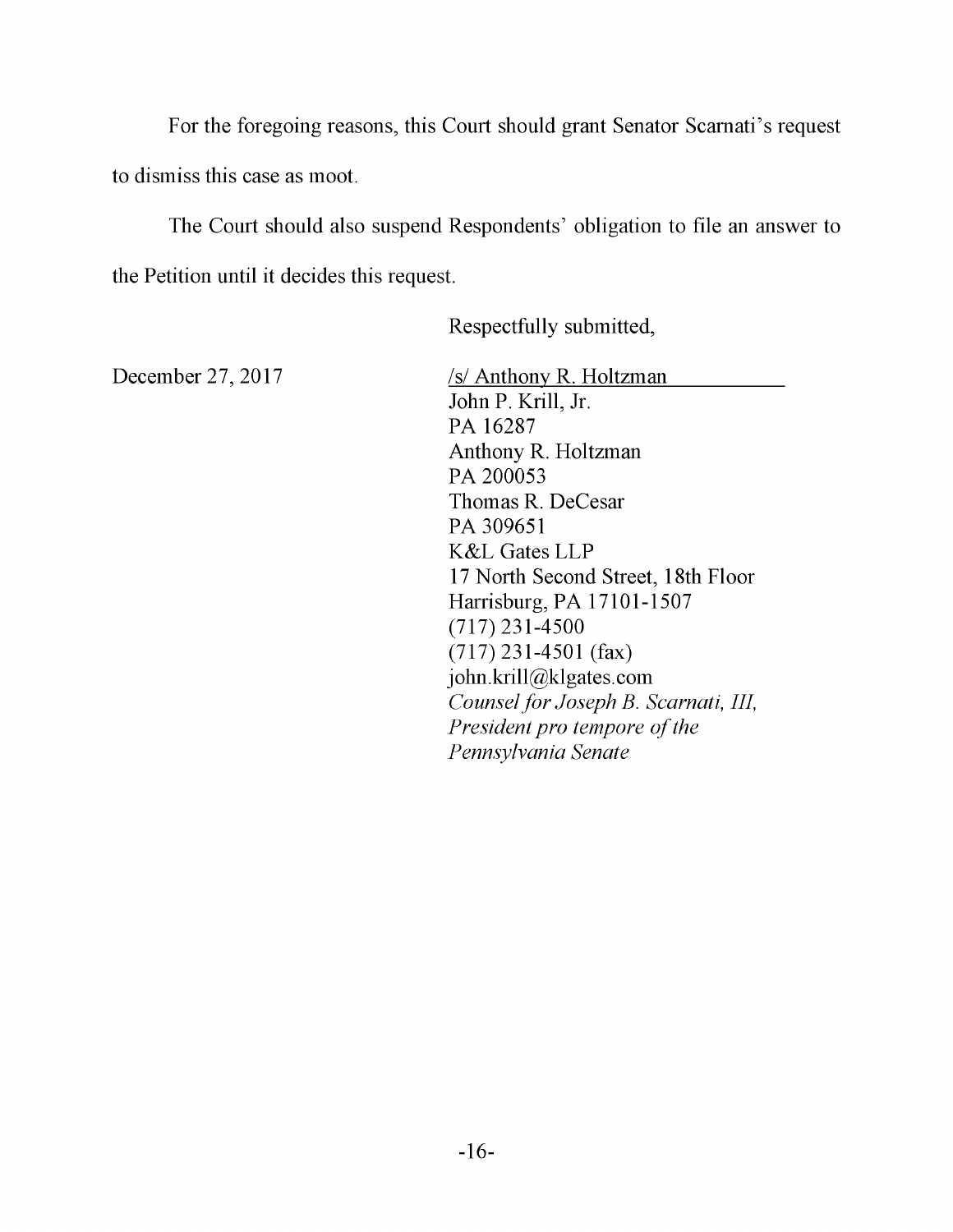### CERTIFICATE OF SERVICE

I hereby certify that I am this day serving the foregoing document upon the persons and in the manner indicated below, which service satisfies the requirements of Pa.R.A.P. 121:

#### Service by PACFile eService as follows:

Jennifer R. Clarke Michael Churchill Daniel Urevick-Ackelsberg Public Interest Law Center of Philadelphia 1709 Benjamin Franklin Pkwy Fl 2 Philadelphia, PA 19103-1218 Telephone: (215) 627-7100 Counsel for Petitioners William Penn School District, Panther Valley School District, The School District of Lancaster, Greater Johnstown School District, Wilkes-Barre Area School District, Shenandoah Valley School District, Jamella and Bryant Miller, Sheila Armstrong, Tyesha Strickland, Angel Martinez, Barbara Nemeth, Tracey Hughes, Pennsylvania Association of Rural and Small Schools, and the National Association for the Advancement of Colored People-Pennsylvania State **Conference** 

Matthew Jared Sheehan Apama B. Joshi (pro hac vice) Theresa S. Gee (pro hac vice) O'Melveny & Myers, LLP 1625 Eye Street, NW Washington, DC 20006

Brad M. Elias (pro hac vice) O'Melveny & Myers, LLP 7 Times Square New York, NY 10036 Telephone: (212) 326-2000 Counsel for Petitioners William Penn School District, Panther Valley School District, The School District of Lancaster, Greater Johnstown School District, Wilkes-Barre Area School District, Shenandoah Valley School District, Pennsylvania Association of Rural and Small Schools, and, as to Matthew Jared Sheehan only, Jamella and Bryant Miller, Sheila Armstrong, Tyesha Strickland, Angel Martinez, Barbara Nemeth, Tracey Hughes, and the National Association for the Advancement of Colored People Pennsylvania State Conference